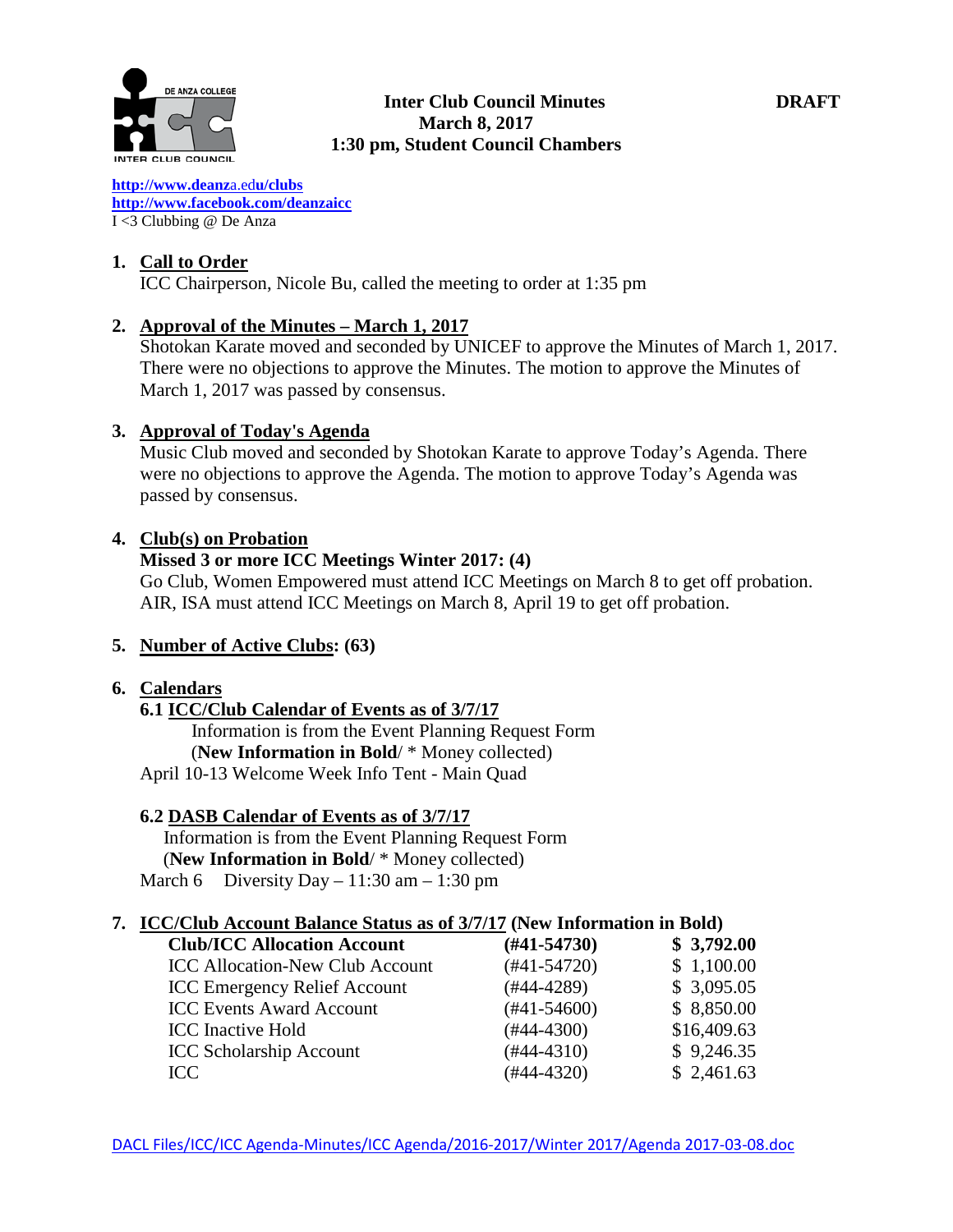## **8. Business**

## **8.1 Club Concession Bid for April 1st**

\*Copy is taken from the club's concession form

VSA: Our club need to raise money for supplies and food during meeting. We want to raise money so that we can spend on quality supplies and food. DECA: Every quarter DECA holds events to give students insights on various aspects of business. This quarter we held a mock interview workshop, invited a guest speaker to talk about the hiring process, and organized an event for students to visit Linkedin's campus. In order to continue to hold these events DECA needs funds to provide food and refreshments for members, create promotional materials, etc. Working the concession stand is a great opportunity for us to raise funds in order to keep holding events for De Anza students.

Congratulations to DECA and VSA!, DECA's Concession stand will start at 8:30 am and VSA's concession stand will start at 9:00 am on April Flea Market

### **8.2 Club Budget Request**

Shotokan Karate moved and seconded by UNICEF to approve Marketing Club's request of \$240.00 from Club/ICC Allocation Account #41-54730 to Marketing Club (#41-54168-4010) \$30.00 for Supplies (whiteboard markers, color papers for activities), (#41-54168-4013) \$150.00 for Club Banner (#41-54168-4060) \$30.00 for Printing Service and (#41-54168-5745) \$30.00 for Advertisement (Facebook ad). Shotokan Karate moved and seconded by IDEA to end discussion. There were no objections to end discussion. The motion to approve Marketing Club's request of \$240.00 from Club/ICC Allocation Account #41-54730 to Marketing Club (#41-54168-4010) \$30.00 for Supplies (whiteboard markers, color papers for activities), (#41-54168-4013) \$150.00 for Club Banner (#41- 54168-4060) \$30.00 for Printing Service and (#41-54168-5745) \$30.00 for Advertisement (Facebook ad) was passed by consensus.

DSA moved and seconded by PISO to approve CSSA's request of \$150.00 from Club/ICC Allocation Account #41-54730 to CSSA (#41-54068-4060) for Printing Service (club flyers and posters). IDEA moved and seconded by PISO to end discussion. There were no objections to end discussion. The motion to approve CSSA's request of \$150.00 from Club/ICC Allocation Account #41-54730 to CSSA (#41-54068-4060) for Printing Service (club flyers and posters) was passed by consensus.

Shotokan Karate moved and seconded by Marketing Club to approve MSA's request of \$57.00 from Club/ICC Allocation Account #41-54730 to MSA (#41- 54360-4010) for Supplies (creating a wall to bring awareness to Palestine wood panels). Shotokan Karate moved and seconded by Political Revolution to end discussion. There were no objections to end discussion. The motion to approve MSA's request of \$57.00 from Club/ICC Allocation Account #41-54730 to MSA (#41-54360-4010) for Supplies (creating a wall to bring awareness to Palestine wood panels) was passed by consensus.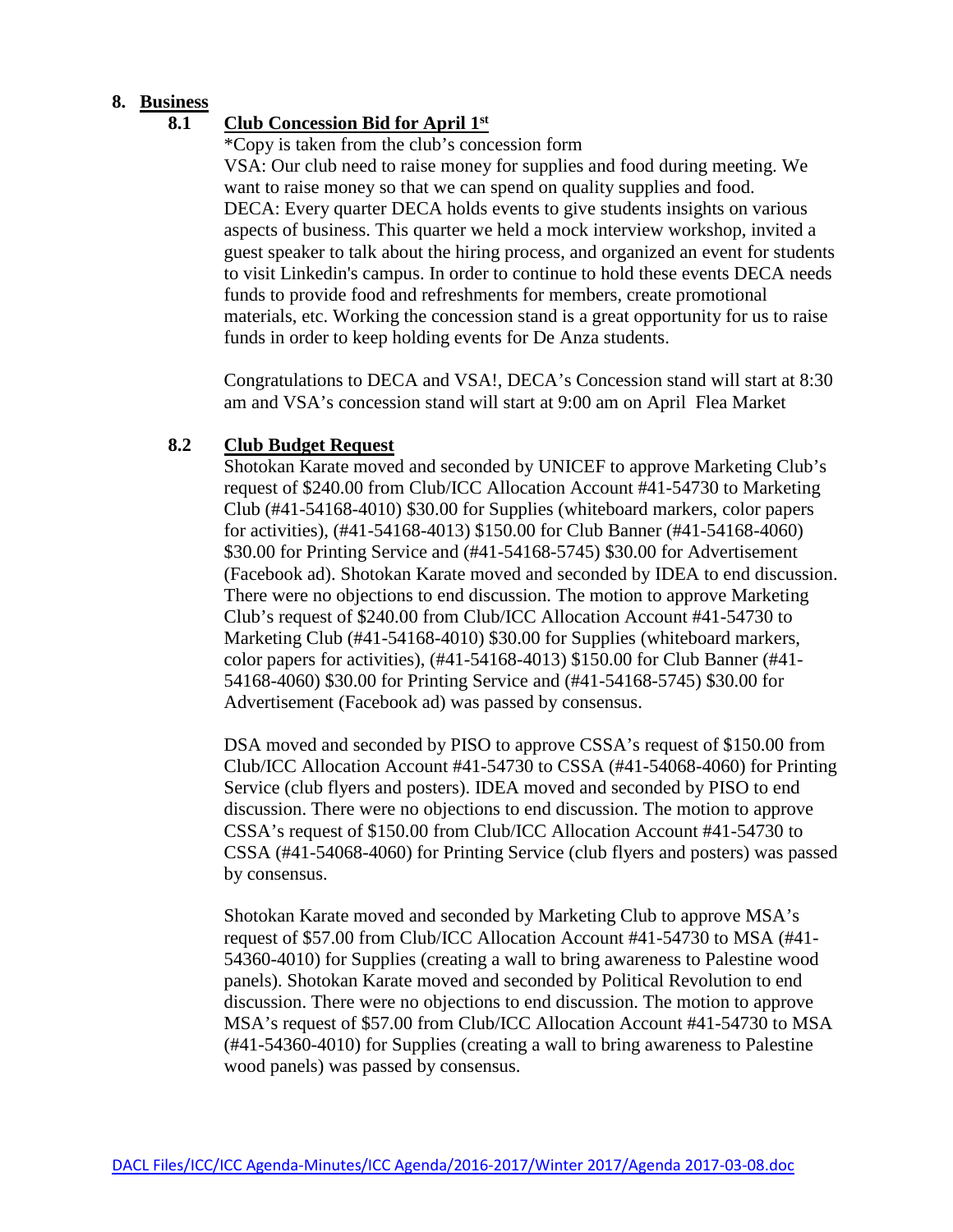# **8.3 ICC Chair of Programs/ Finance Election (Info)**

ICC Chair of Finance and ICC Chair of Programs, positions are vacant. There will be an election on Wed. April 19, if you are interested please pick up an election packet which will be available at the Office of College Life and ICC **Office** 

ICC Officers meet for the ICC Agenda Meeting and have 2 ICC Office hours per week plus time for ICC Special Events such as Club Karaoke, Club Day, Community Event per quarter, Fall Dance, Spring Carnival, and Graduation.

ICC Chair of Finance position is in charge of handling all the finances from the ICC that includes ICC Allocation budget requests and processing ICC/clubs requisitions daily.

ICC Chair of Programs position is in charge of organizing on-campus events. Club Day, Club Karaoke, Fall Dance, Breast Cancer Walk and more setting up an outreach event each quarter, and making sure that volunteers that sign up for events show up on time. Also responsible for the De Anza Flea Market Concessions for clubs.

ICC Officer membership requires to be enrolled at De Anza College with minimum of 4, and maximum of 23 units quarter units and have completed six (6) units at De Anza College at the time of application. Also, must maintain a cumulative GPA of at least 2.5 and be a current DASB card holder. Please pick up an ICC Election Packet. If interested. See the ICC officer of the position you are interested or see the ICC Advisor.

# **9. Reports**

# **ICC Chairperson: Nicole Bu**

- 1. The Winter Finale is going to be held on Wednesday, Mar. 15 th . Please submit a club photo to me by Mar. 10 th , so I can make a sideshow. My email: Nicole21315@yahoo.com.hk
- 2. Reserve a room for next quarter's club meetings.

# **ICC Chair of Finance: Uyen Pham**

1. Submit budget request for Club Day banner.

# **ICC Chair of Programs: Tiffany Kam**

- 1. Clubs who win the Flea Market Concession, please made an appointment with me regarding the Flea Market Orientation.
- 2. We will be opening up the position of Chair of Programs and having election in next quarter. You are always to come to me for more details.

# **ICC Chair of Marketing: vacant**

# **DASB Liaison: Kurumi Sasaki**

- 1. Tomorrow(Thursday) is the last day of Water Is Life. Come to Conference room B at 5pm to watch a movie "Beyond Recognition"!
- 2. There was a computer problem with the DASB Presidential elections. The DASB Presidential Elections will be redone. Please vote Mon. March 13 - Fri. March 17.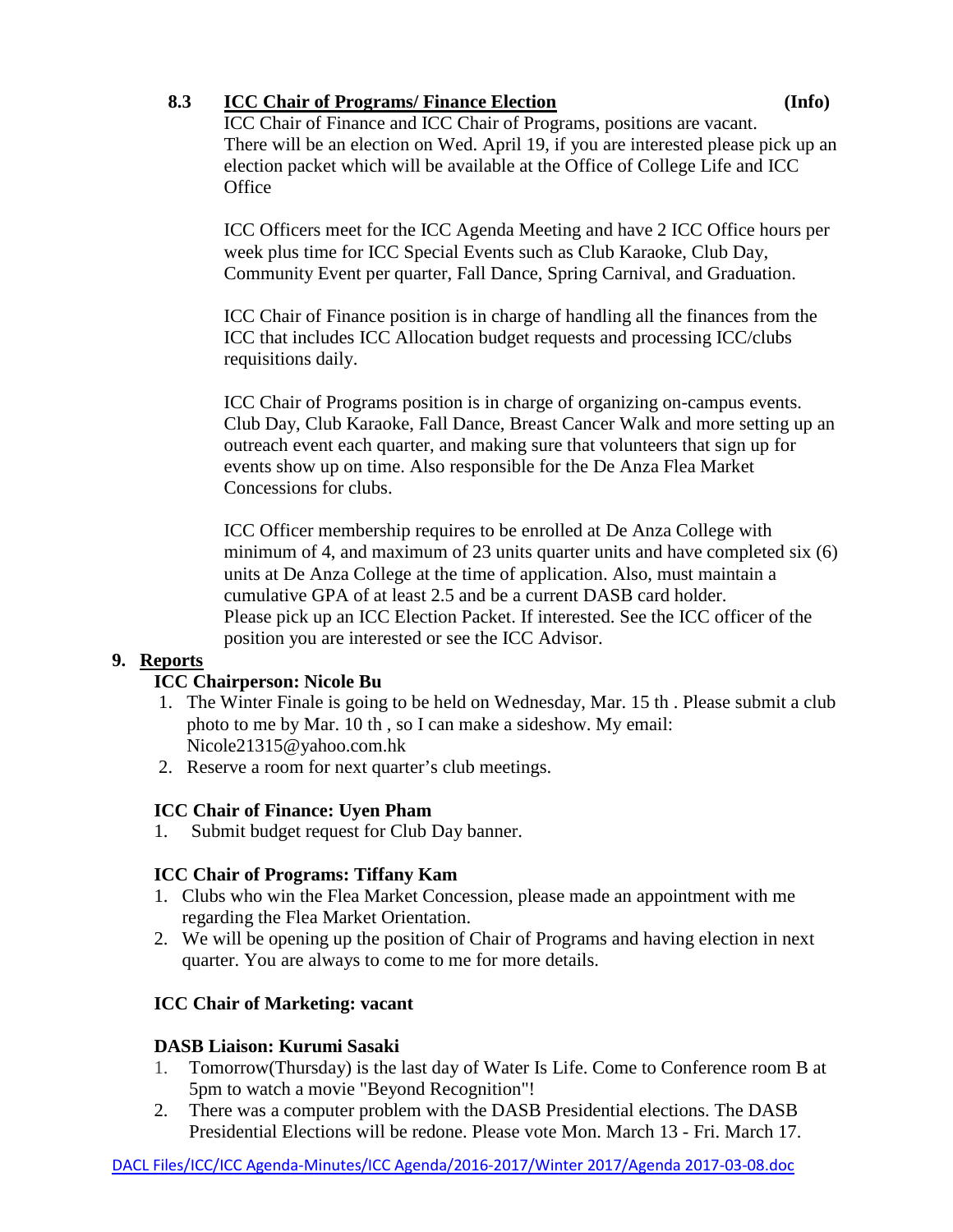# **ICC Advisor: La Donna Yumori-Kaku**

- 1. A Big Shout Out: Thank you Nicole, Uyen and Tiffany for a "GREAT" job!! It has been a unique experience working with you. Wishing you the best at UC? Or ? Keep in touch! Good luck with your transfer.
- 2. Congratulations: to new 2017-2018 ICC Officers Shu Ming, ICC Chairperson, Mevani Gotama, ICC Chair of Marketing, I look forward to working with you.
- 3. Spring Welcome Week: Sign up Deadline Fri. March 24
- 4. Sign up for: New Students Open on Sat. April 29 8:30 am 1:00 pm
- 5. Club Meeting: Please turn in Room Request for Spring Quarter Meetings
- 6. Club Mail Boxes: will be re-alphabetized for Spring, 2017.
- 7. Club Events: Please send me an email with Event flyer and I will forward to club officers and club advisors.

### **10. Announcements**

Technology & Sustainability: The New Collection Project: Clothing Exchange - March 15, 2017 10:00 am - 2:00 pm, Main Quad

The New Collection Project is in an effort to reduce clothing waste by exchanging clothes with each other. Students and faculty can bring clothes to donate at the event and receive free clothes and accessorie that will be displayed at the event. No permission needed. Just come and pick anything you like and take it.

Psychology: Phillip Zimbardo - March 16, 2017 11:30 am - 1:30 pm, Forum 1(De Anza Campus)

Renowned psychologist, Phillip Zimbardo will be speaking. Known for Stanford Prison Experiment, and will respected in the field. Limited space, first come, first served. All are welcome

|                                                             | <b>Present</b>          | <b>Absent</b> | <b>Probation</b><br><b>Present</b> | <b>Probation</b><br><b>Absent</b> |
|-------------------------------------------------------------|-------------------------|---------------|------------------------------------|-----------------------------------|
| <b>4 Elements Hip Hop Club</b>                              | X                       |               |                                    |                                   |
| <b>Accounting &amp; Finance Club</b>                        |                         | X             |                                    |                                   |
| <b>Anime Club</b>                                           | X                       |               |                                    |                                   |
| <b>Artificial Intelligence for Robotics (AIR)</b>           |                         |               |                                    | X                                 |
| <b>Artists for Enviroment</b>                               |                         | X             |                                    |                                   |
| <b>APASL</b>                                                | X                       |               |                                    |                                   |
| <b>Auto Technology</b>                                      | X                       |               |                                    |                                   |
| <b>Badminton Club</b>                                       | $\overline{\mathsf{x}}$ |               |                                    |                                   |
| <b>Biology Club</b>                                         |                         | X             |                                    |                                   |
| <b>Cheer and Dance Team</b>                                 | X                       |               |                                    |                                   |
| <b>Chemistry Club</b>                                       | X                       |               |                                    |                                   |
| <b>Chinese Student &amp; Scholars Association</b><br>(CSSA) | X                       |               |                                    |                                   |
| <b>Circle K</b>                                             | X                       |               |                                    |                                   |
| <b>Clean Energy Club</b>                                    |                         | X             |                                    |                                   |
| <b>Competitive Gamers Club</b>                              | X                       |               |                                    |                                   |
| <b>DECA</b>                                                 | X                       |               |                                    |                                   |
| Deep Mind X                                                 |                         | X             |                                    |                                   |
| <b>Desi Student Association (DSA)</b>                       | X                       |               |                                    |                                   |
| <b>Developers' Guild</b>                                    | X                       |               |                                    |                                   |
| <b>Engineering Technology Club (ETC)</b>                    | X                       |               |                                    |                                   |

#### **11. Roll Call**